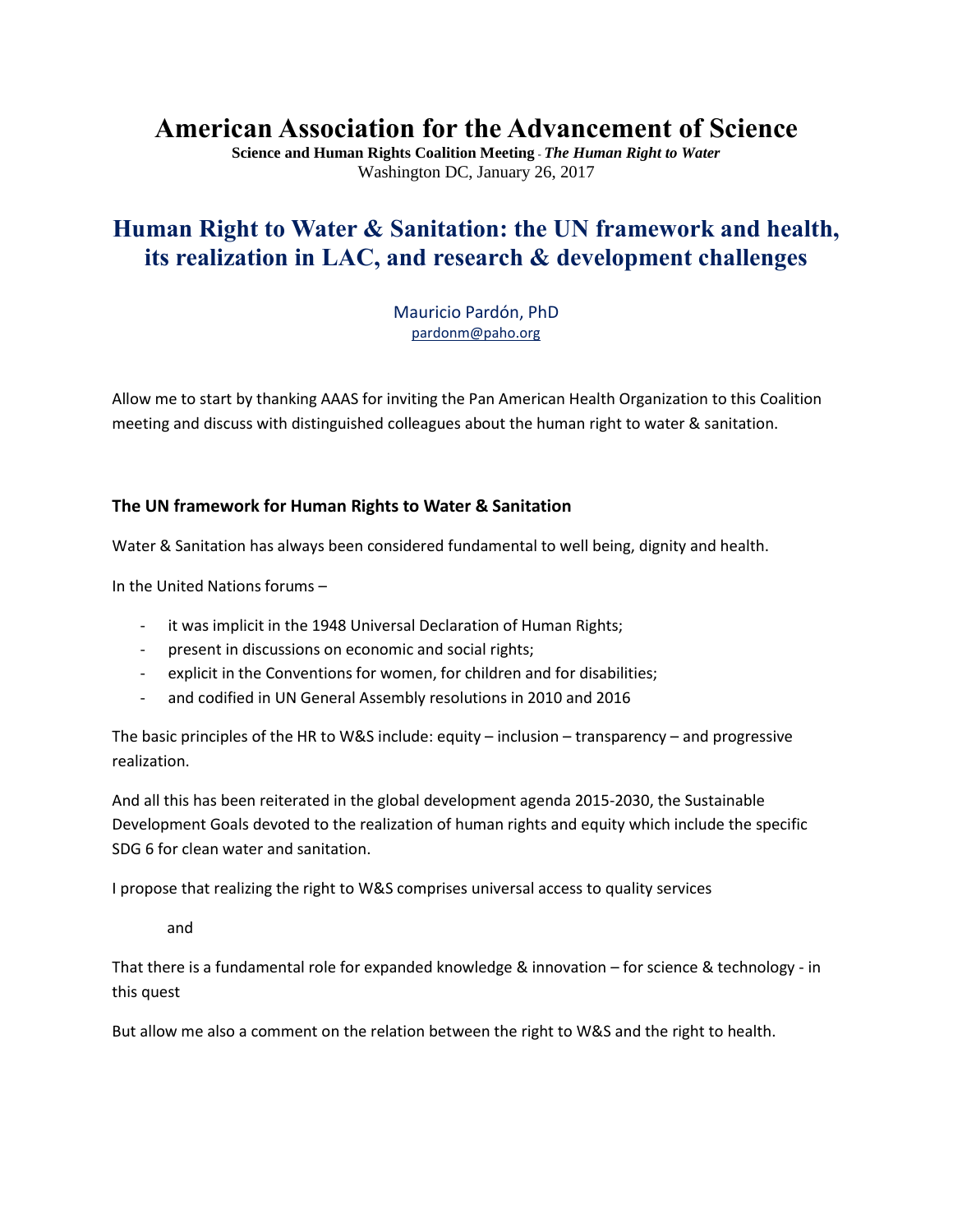#### **The Right to Health and its relation to the Right to Water and Sanitation**

The intimate relation between the right to health and to W&S is well established.

The modern approach to the Right to Health focuses on what has been termed the social and environmental determinants of health. And among the most basic determinants are water, sanitation and hygiene.

Ill health is associated with unsafe water, and most diarrheal disease in the world is attributable to deficiencies in basic sanitation and hygiene.

A current example is Haiti, where we are waging an impossible battle against cholera in the absence of sanitary infrastructure.

And at the most basic level WHO and UNICEF now have an initiative for Water Sanitation and Hygiene in schools and health care facilities. We can not conceive of health care – of mothers giving birth – without running water or wastes disposal. In the same way we can not promote hygiene education in the absence of toilets or hand washing facilities.

We hold that water & sanitation have constituent and instrumental value: they are good and on themselves and are a vehicle for health and well being.

So – how do we realize this valuable and fundamental human right?

#### **Realizing the Human Right to Water & Sanitation in LAC: universal access and quality**

Well, as mentioned I will argue that the realization of the right to W&S is nothing less than universal access to quality services – the progressive provision of quality services for all.

There are many ways of quantifying and qualifying the effort required to realize universal access.

Only as an example I will present an analysis of 2012 conducted by the Development Bank of Latin America CAF were I participated.

It is a scenario for the year 2030 universal coverage in water and sanitation in Latin America and the Caribbean. The LAC Region will have some 700 million people then and the analysis concentrated in the urban areas where 85% of the population is expected to live and where most growth will occur.

We projected 100% of drinking water coverage and development of new water sources for the incremental demand; 94% of sewerage; 2/3 of waste water treated; 85% of rain water drainage; and formalization of W&S connections in slums (where 1 in 3 urban dwellers are expected to live).

CAF estimated that the Region would have to invest USD 12.5 billion per year over a 20 year period (or a total of USD 250 Bn), the equivalent of 0.3% of Regional GDP. Furthermore it would require investment in infrastructure AND fundamental changes in the governance of the sector.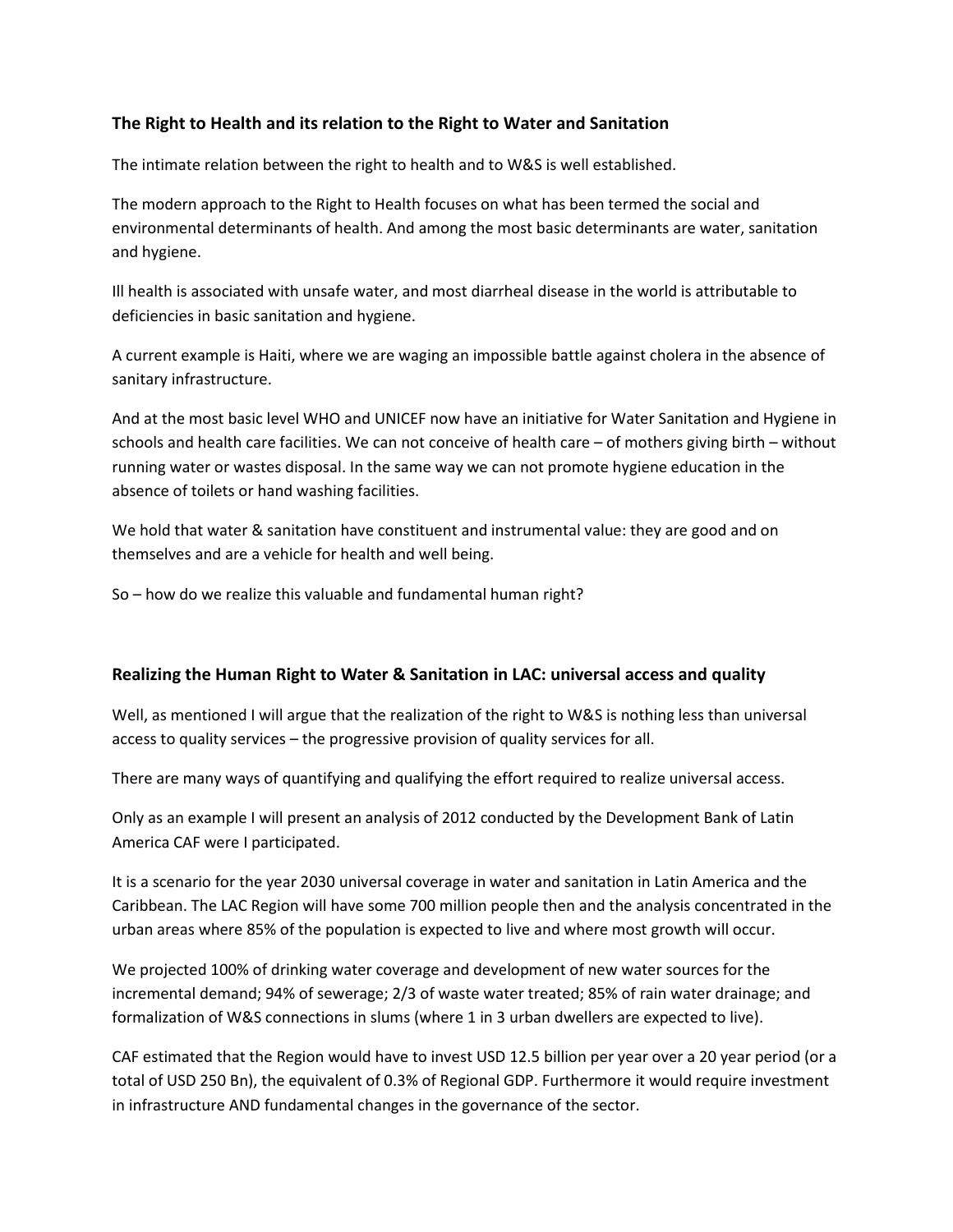We believed then and hold true now that the effort for the Region is imperative and feasible. The societies demand it, the resources are available, and the political capital exist.

But I also believe that there is great need for innovation – for science and technology.

#### **The role of knowledge and innovation**

We could talk for hours about water and sanitation accomplishments and the role of innovation. In the time available I will use only a few example to illustrate.

Health evidence has underpinned investments in municipal and community water supplies and sewerage. Here is the emblematic graph showing the abatement of typhoid fever in the US following the introduction of chlorination in the early 1900's.

By the way water disinfection with chlorine and vaccination are probably the two public health interventions which have saved more lives in human history.

Water and wastewater treatment have seen enormous advances but there is a long way to go in LAC, especially in the latter.

And I would like to point out the importance of analytical tools and risk assessment protocols – shown in the slide is a WTQ for surveillance of the WHO water quality guidelines and its inventor Professor Barry Lloyd fro Surrey University in the UK.

Technical, societal, behavioral, and economic challenges remain for universal coverage, and they demand a multi stakeholder effort.

A specific effort will be required for on-site sanitation and also in governance in terms of policy changes, practices and regulations.

Allow me to illustrate this last part with the example of condominial water and sewerage systems in Lima, Perú. Condominial systems are a clever scheme developed in the 1960's in Brazil. Pipes are the main capital cost in W&S projects. Designing according to probability of simultaneous use instead of peak demand generates substantial savings – a technique borrowed from water piping to individual apartments in high rise buildings. Basically condominial schemes assume that each household is an apartment. Clever no?

When W&S condominial projects were developed for urban slums in Lima, it was not engineering constraints, costs or the acceptance of the population but regulations and construction standards entrenched in the metropolitan water utility which delayed implementation for years.

I would also like to make a special mention to health borrowing from the work of Professor Mark Sobsey of the University of North Carolina – Chapel Hill. Key elements for research, development and innovation are water testing and the elimination of virus and protozoa in water, and the development of